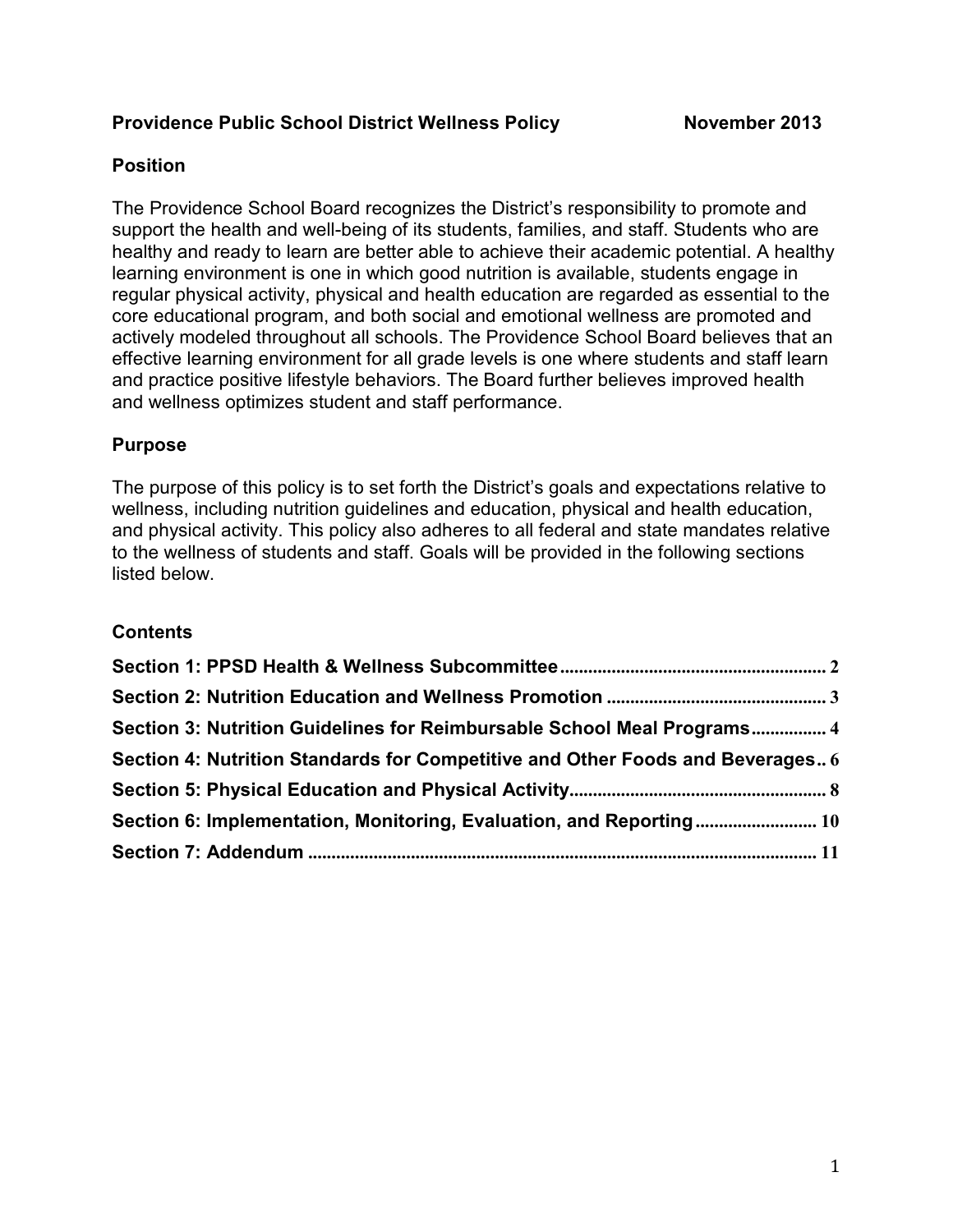### **Section 1: PPSD Health & Wellness Subcommittee**

In accordance with RI General Law (16-21-28), the Providence Public School District's (PPSD) School Board will appoint a district-wide Wellness subcommittee to be known as the Wellness Committee (*See Addendum for Legal Reference)*. The Wellness Committee will consist of members of the general public, a majority of whom are not employed by the school district. Membership will include, but is not limited to: District staff, including teachers and administrators; students; at least one parent; community and school-based health professionals; business community representatives; and representatives of local and statewide nonprofit health organizations. The Wellness Committee will be chaired by a full member of the School Board and will report to the School Board regarding all components of student wellness including nutrition education, physical activity, and the implementation of school wellness policies.

The members of the Wellness Committee will:

- Collaborate and coordinate resources to drive school health objectives;
- Periodically review and suggest updates to the Wellness Policy;
- Make recommendations to the Superintendent and the Board of Education regarding issues related to:
	- o Health education curriculum and instruction,
	- o Physical education curriculum and instruction,
	- o Nutrition and physical activity policies to decrease obesity and enhance the health and well-being of students and employees, and
- Annually prepare all district, state, and federal reports required of the Wellness Committee.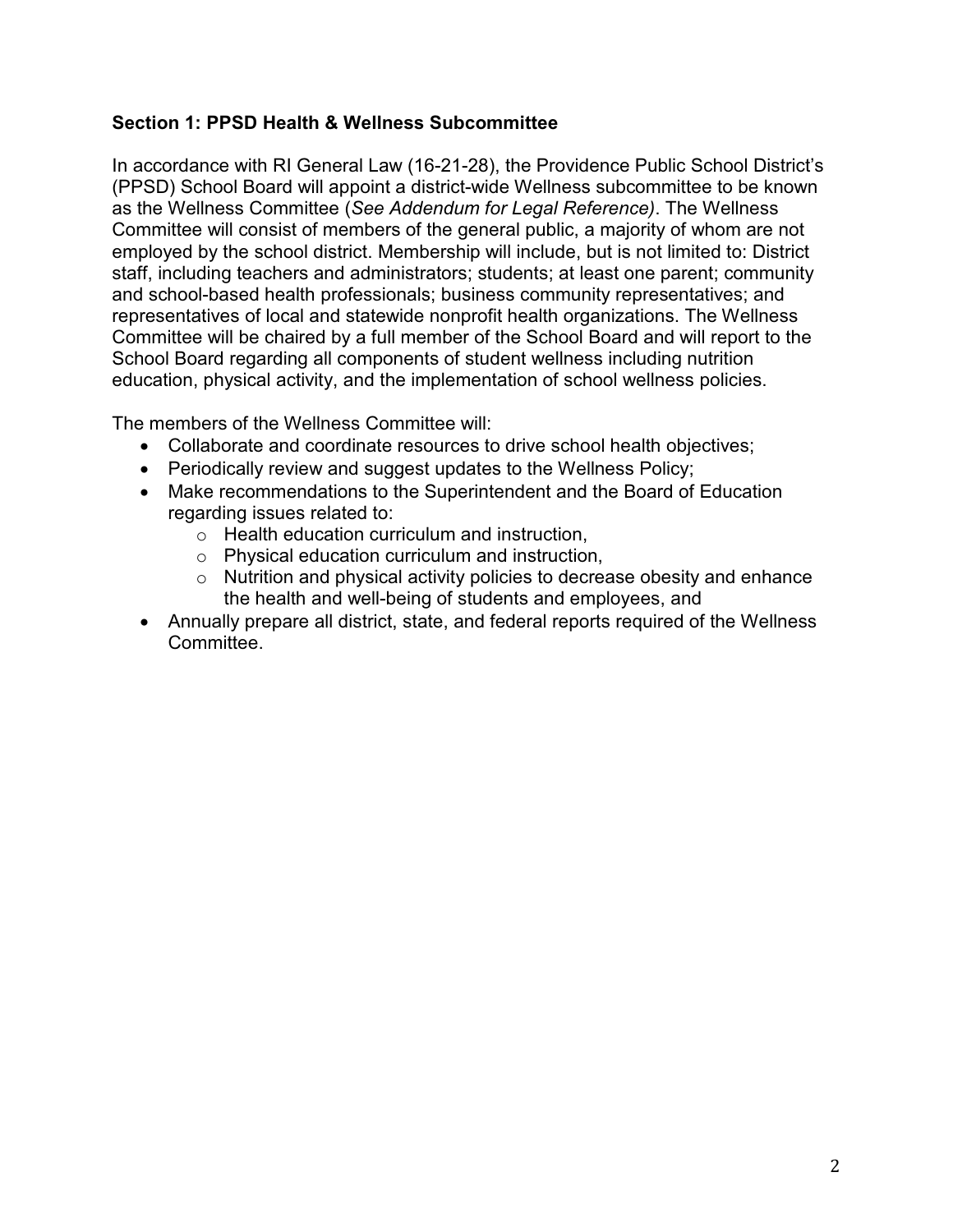### **Section 2: Nutrition Education and Wellness Promotion**

Student Nutrition Education and Wellness Promotion: The School Board believes that health and wellness education are essential components of a student's core educational program. Nutrition education is necessary for students to understand what constitutes healthy eating and to adopt lifelong healthy eating behaviors at an early age. Nutrition education shall be linked to the school environment and integrated into Health Education and/or other subjects at each grade level to provide students with the knowledge and skills necessary to promote and protect their health. To be effective, nutrition education for children must be appropriate for the students' ages, reflect their cultures, and provide opportunities for them to practice nutrition skills and have fun.

Staff Nutrition and Wellness: The Wellness Committee and PPSD Administration will develop a plan to encourage, promote, reward, and support school and administrative staff health and wellness. The purpose of staff wellness education and promotion will be to: encourage all staff to improve their own personal health and wellness; improve staff morale; create positive role modeling; build the commitment of staff to promote the health of students; and build commitment of staff to improve the school nutrition and physical activity environment. Staff are encouraged to refrain from consuming foods and beverages of minimal nutritional value in the presence of students as a way of healthy role-modeling.

Parent Nutrition Education: Nutrition education will be provided to parents beginning at the elementary level. The goal will be to continue to educate parents throughout middle and high school levels. Examples of nutrition education include: handouts, postings on the district website, articles and information provided in district or school newsletters, presentations that focus on nutritional value and health lifestyles, and through any other appropriate means available for reaching parents.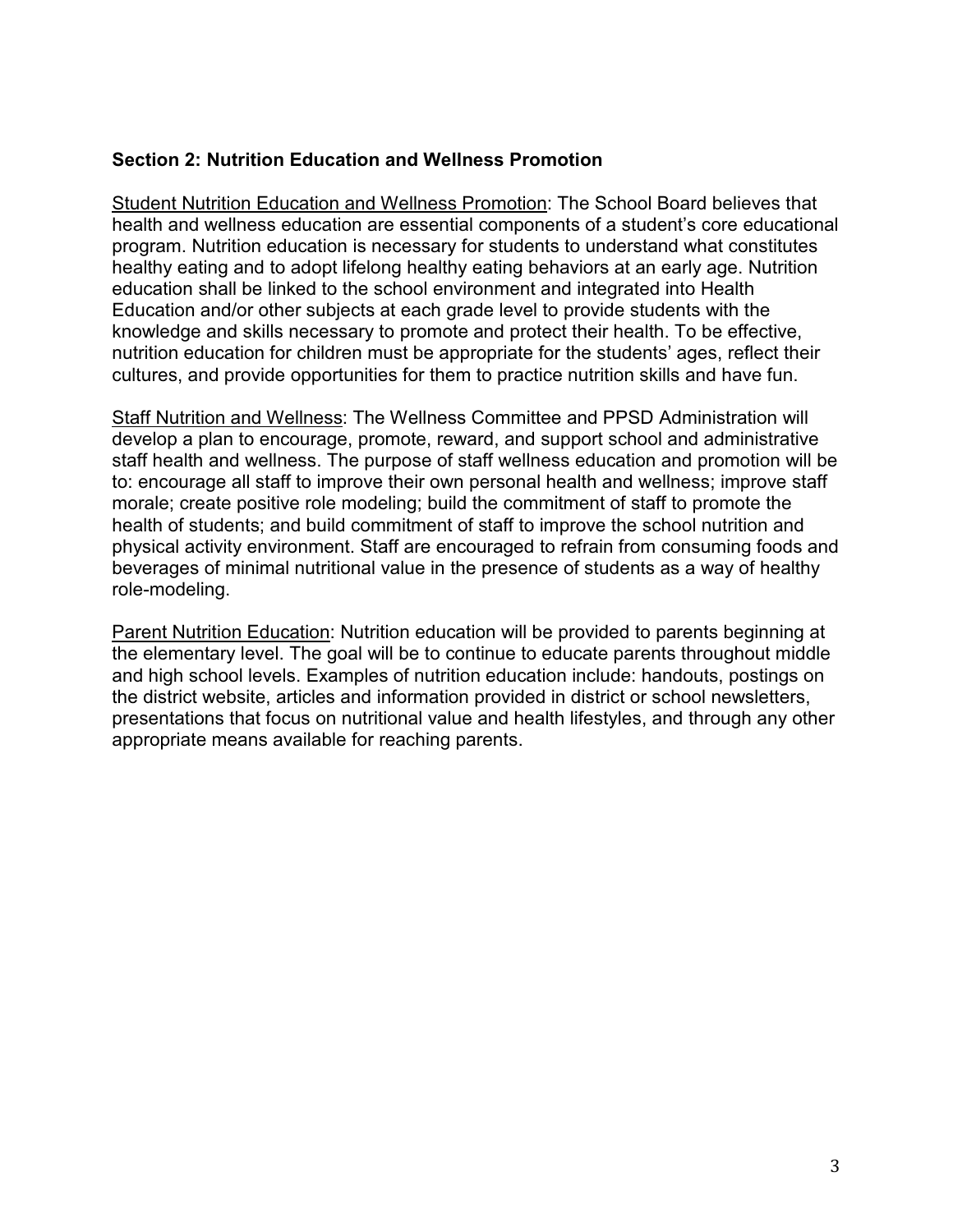# **Section 3: Nutrition Guidelines for Reimbursable School Meal Programs**

The School Board believes that to optimize learning outcomes, help students learn about the importance of healthy eating and promote good nutrition as a part of our Providence school culture, meals that are served during the school day and as part of the after school programs will provide age-appropriate and balanced nutrition for all our students. All foods served as part of the School Breakfast Program (SBP), the National School Lunch Program (NSLP) including its after school snack component, and the Child and Adult Care Food Program (CACFP) will meet both the USDA Requirements for Federal School Meals Programs as well as the Rhode Island State Nutritional Requirements (RINR) (*See Addendum for Legal Reference*).

Schools will make every effort to eliminate any social stigma attached to students who are eligible for free/reduced price school meals and will prevent the overt identification of students who are eligible for free/reduced meals. PPSD will ensure that all children eligible for free/reduced meals will have the opportunity to participate in the SBP, NSLP and the CACFP by engaging in frequent outreach to families and coordination with local agencies involved in food security issues.

School Breakfast Program (SBP): To ensure that all children have access to a healthy breakfast, PPSD will operate the SBP and will, to the extent possible, arrange bus schedules and utilize methods to serve school breakfasts that encourage participation. Schools will notify parents and students about the availability of breakfast at school and schools will encourage parents to ensure that all students eat a healthy breakfast, either at home or at school, before arriving for a day of learning.

National School Lunch Program (NSLP): Schools will schedule lunch periods at appropriate times and will provide students with at least 20 minutes to eat lunch. Schools will make every effort to ensure that the lunchroom environment is pleasant and well-designed in order to promote healthy eating habits. Schools will notify parents and students about the availability of lunch at school and will promote healthy menu options through the timely distribution of both printed and online menus. The food service provider will be required to run periodic food promotions to encourage taste testing of healthy new foods that appear on the menu. In addition to the USDA and RINR nutritional requirements for lunch meals, PPSD will also provide access to free, fresh drinking water during meal times in the food service areas of schools.

After school snacks served through the NSLP will make a positive contribution to children's diets and health with an emphasis on serving fruits and vegetables as primary snacks and water as the primary beverage.

Child and Adult Care Food Program (CACFP): Snacks and meals served under the CACFP will make a positive contribution to children's diets and health with an emphasis on serving fruits and vegetables as primary snacks and water as the primary beverage.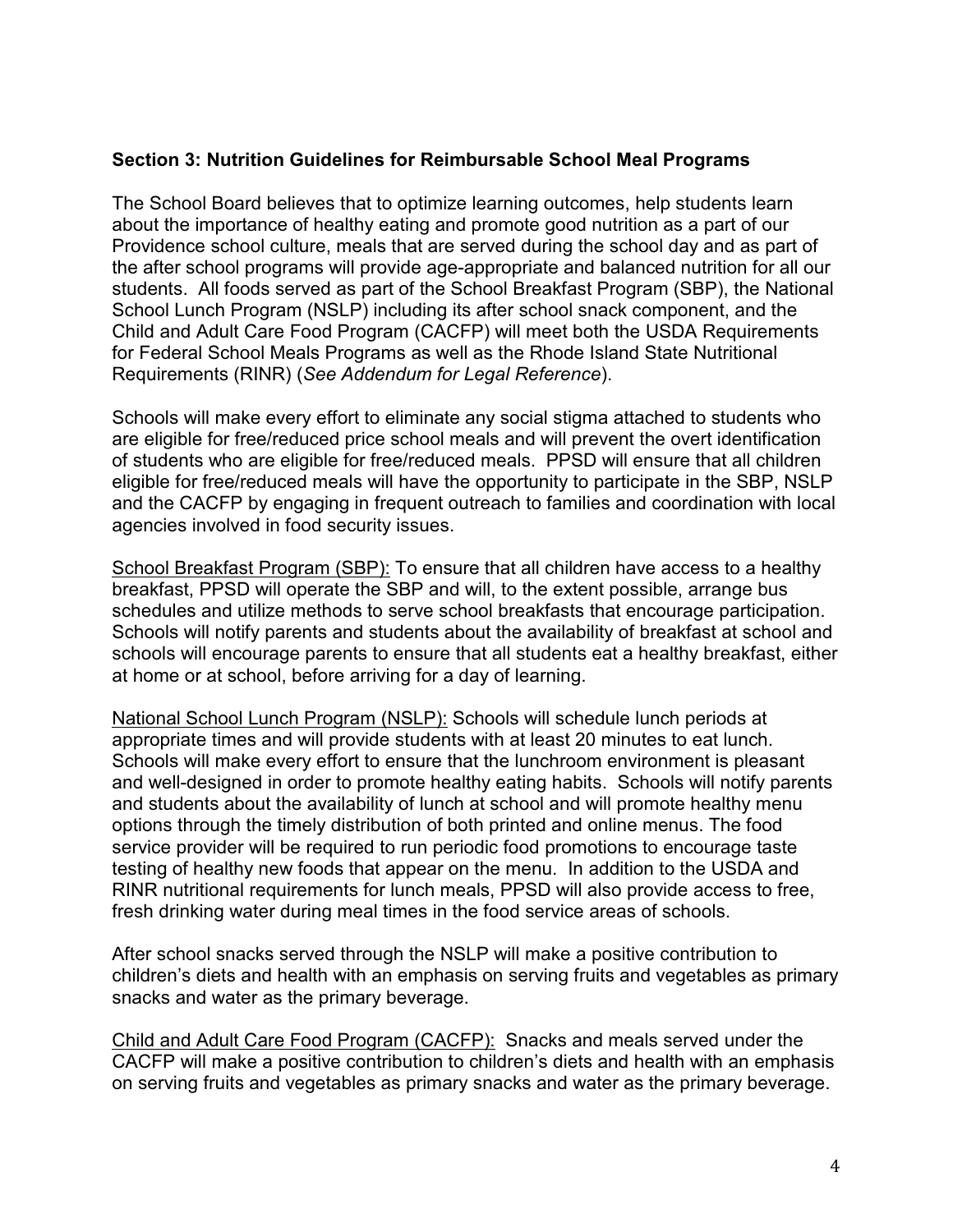Qualifications of School Food Service Staff: As part of the PPSD's responsibility to operate a high-quality food service program, qualified nutrition professionals will administer the meal program and professional training and development will be offered for all nutrition professionals working in the schools, as appropriate for their levels of responsibility. Training sessions will be offered for staff working directly under the food service provider as well as for district/school staff assigned to meal supervision duty in order to best promote the importance of healthy eating, food safety, and positive healthy lifestyle role modeling, in a clear and consistent way among all school personnel.

Food Marketing & Food Promotion in Schools: School-based marketing will be consistent with the district's nutrition education and health promotion. Schools will make every effort to limit food and beverage marketing to the promotion of foods and beverages that meet the nutrition standards for school meals (USDA and RINR) (*See Addendum for Legal Reference*). Promotion of healthy foods including fruits, vegetables, whole grains, low-fat dairy, and water is encouraged.

Local Procurement: The School Board recognizes the importance of a farm to school approach to help students eat more nutritious foods and promote healthier lifelong eating patterns; support the local economy and local farmers; and teach students about the origins of their food and how it is grown. Schools are encouraged to offer fresh, seasonal, locally grown produce at every location on the school site where food is sold and at all school-sponsored events and activities.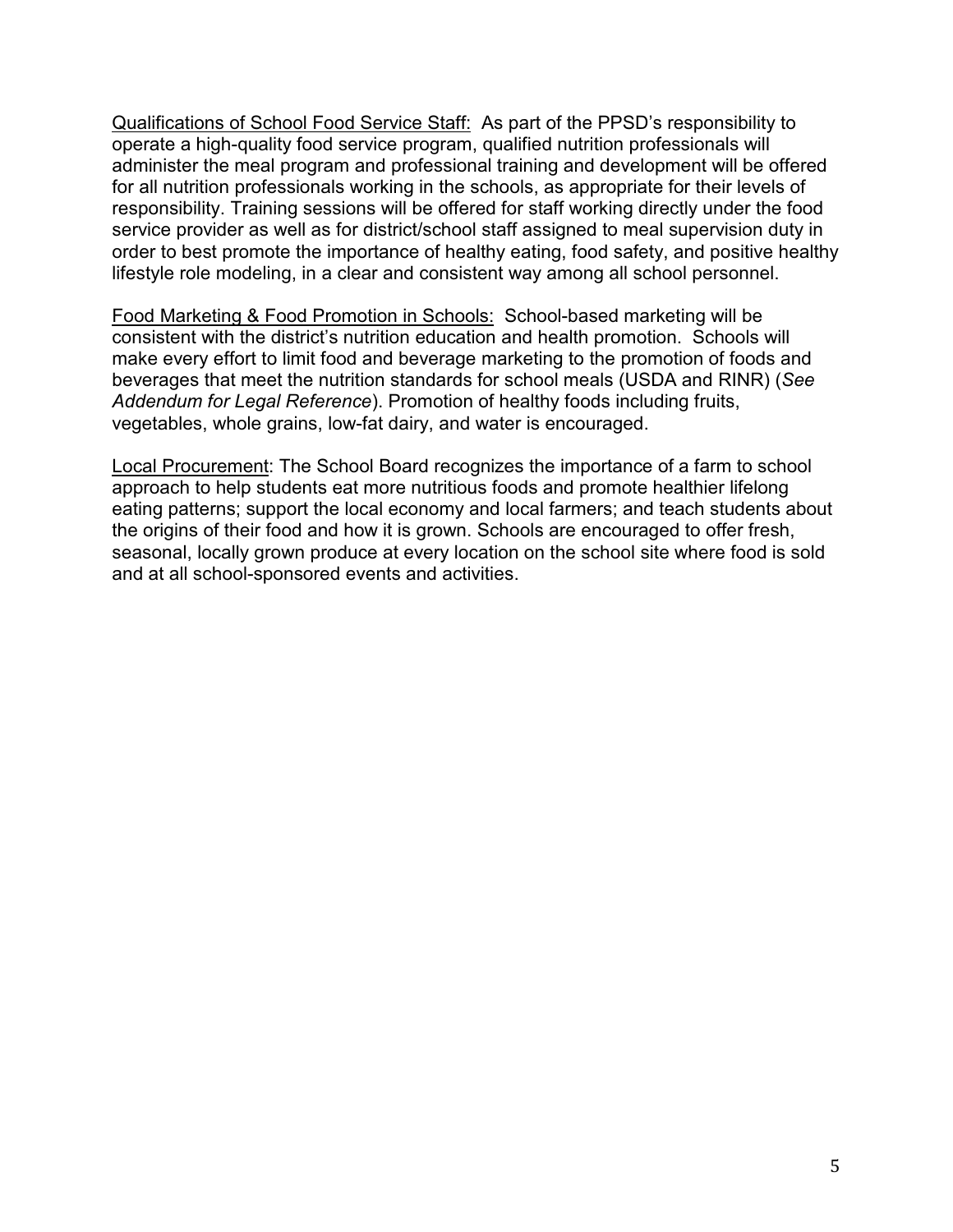#### **Section 4: Nutrition Standards for Competitive and Other Foods and Beverages**

The School Board believes that maintaining a high quality school wellness culture relies on the good nutritional quality of *all* foods available and sold to students and staff. It is important to communicate the message of healthy eating and to adhere to the PPSD Wellness Policy in all food-related events within the school community including, but not limited to, vending machines, a la carte offerings, school stores, health fairs, fundraisers, classroom events, rewards, and school celebrations. In addition, the School Board believes that school events, initiatives, and messaging outside of the National School Meal Program offer the opportunity for school staff to model and promote healthy eating habits as part of the overall educational experience of every Providence student.

A La Carte Food & Vending Machines: By Rhode Island State Law (RI General Law 16- 21-7), all foods sold or served outside of the Reimbursable Meal Program must adhere to the nutrition standards for Vending and A La Carte foods in schools (*See Addendum for Legal Reference*).

Food Rewards, Incentives & Punishments: The School Board believes that schoolbased rewards must support the efforts put forth in PPSD's nutrition policies. PPSD prohibits the use of food or candy as a reward, incentive, or punishment in the classroom or school environment.

School Stores: By Rhode Island State Law (RI General Law 16-21-7), all foods sold in school stores must adhere to the nutrition standards for Vending and A La Carte foods in schools and cannot be sold during school meal service (*See Addendum for Legal Reference*). Vending machines must have timers ensuring they are shut off during meal times.

Fundraising: By Rhode Island State Law (RI General Law 16-21-7), all foods sold in schools must adhere to the nutrition standards for Vending and A La Carte foods in schools and cannot be sold during school meal service (*See Addendum for Legal Reference*). Schools may permit the sale of beverages and snacks that do not comply with the RI State Law for Vending and A La Carte Foods as part of school fundraising in any of the following circumstances: (1) The items are sold by pupils of the school and the sale of those items takes place off and away from the premises of the school; (2) The items are sold by pupils of the school and the sale of those items takes place one hour or more after the end of the school day; or (3) The items are sold during a school sponsored pupil activity after the end of the school day.

Decisions about the sale of food items for fundraising should focus on district nutrition goals and healthy food messaging for students. Non-food based fundraisers are strongly encouraged. Fundraisers that promote physical activity are also strongly encouraged. Fundraising projects that do include food are encouraged to adhere to the nutritional guidelines as put forth by the RI State Law for Vending and A La Carte Foods.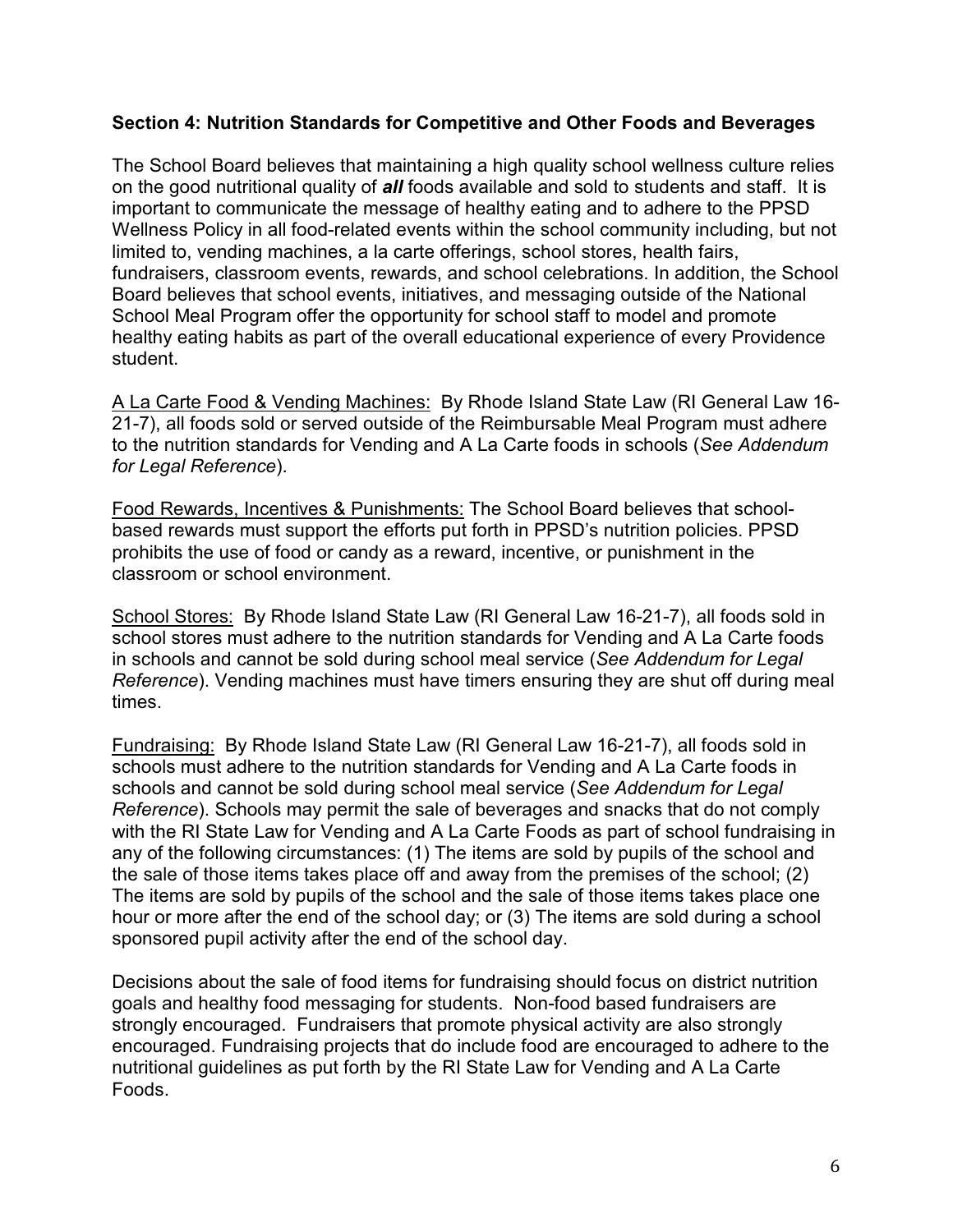Classroom and School Celebrations: Classroom and school celebrations will not be centered on food, except if the food items are part of a curriculum-related activity. While not prohibited, parties should be framed so as to discourage the consumption of unhealthy food items and should encourage food items that meet the State nutrition standards. The PPSD shall allow parents/guardians the right to refuse their child's participation to partake of food brought to school from the homes of other students or from sources other than PPSD's food service provider.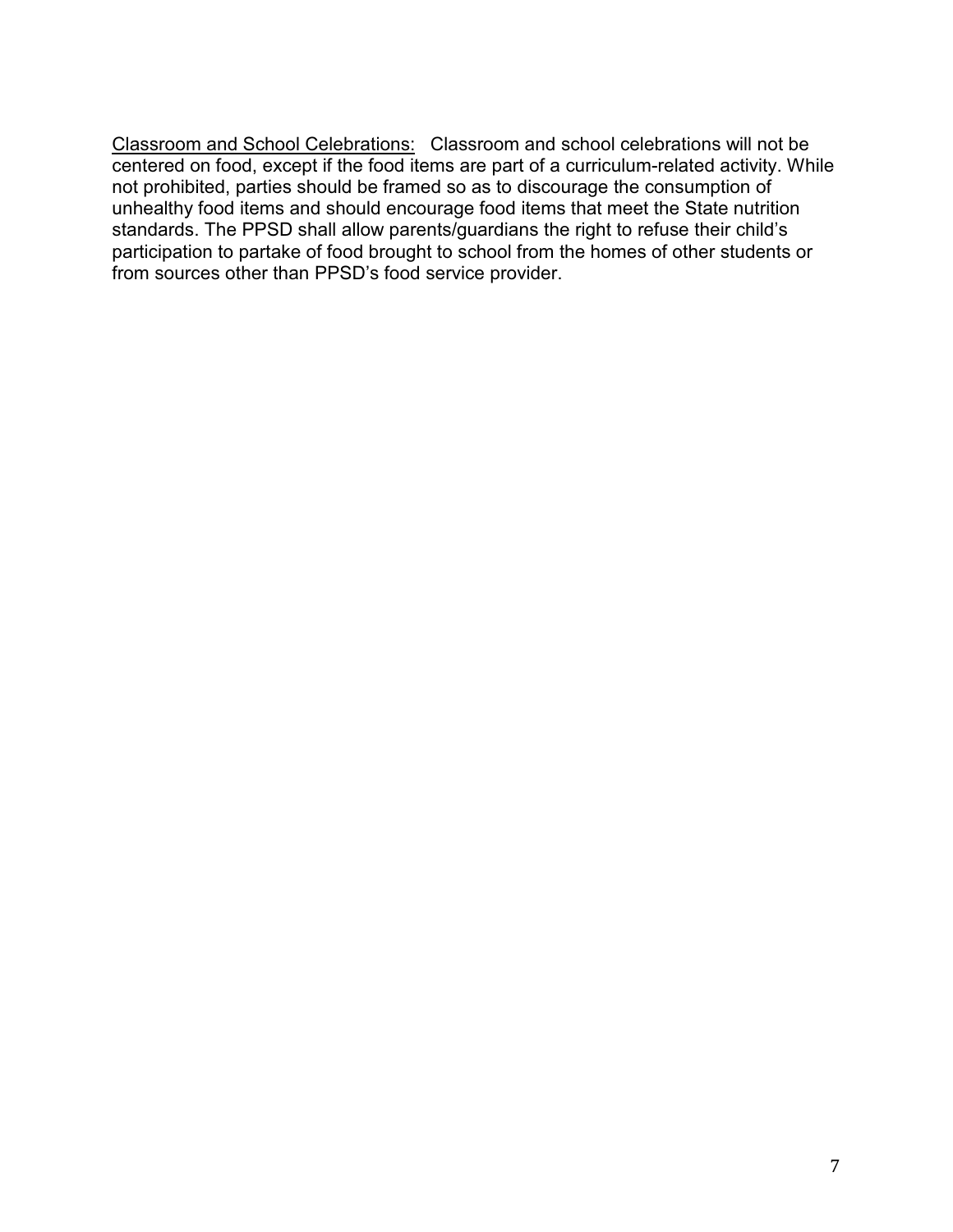### **Section 5: Physical Education and Physical Activity**

PHYSICAL EDUCATION (PE): The School Board believes that a year-round, highquality physical education instruction program provides an environment in which students learn, practice, and are assessed on developmentally appropriate motor skills and knowledge of personal fitness goals and practices in order to gain the knowledge and skills to lead a physically active lifestyle.

Physical Education Teachers: All physical education classes will be taught by a certified physical education teacher. Schools will encourage PE teachers to continually seek new information and expertise to stay current and enthusiastic about the program's goals as well as maintain his/her role as a physical activity expert in the school.

Physical Education Exemptions & Alternatives: It is required that all K-12 students should take physical education courses and strongly suggested that no substitutions, waivers or exemptions should be permitted, except when a student provides exemption documentation from a medical doctor. In cases where the general physical education course cannot meet the needs of a student because of a permanent physical or cognitive disability , the student can be referred to Special Education and or to the 504 team. Upon parental consent, the student will receive a comprehensive Adapted Physical Education (APE) Evaluation to determine student need and eligibility for APE services.

State Physical Education Requirements: Every school in the PPSD will adhere to RI State requirements for physical education. Physical Education is required for all students in grades 1-12 according to RI General Law (16-22-4) and Section 3.5 of the Rules and Regulations for School Health Programs (*See Addendum for Legal Reference*). Students should receive an average of 100 minutes per week of health/physical education. Recess, free play, and after-school activities are not counted as physical education (see Physical Activity sections below). School Physical Education curricula must be aligned with the standards and performance indicators in *The RI Physical Education Framework* (*See Addendum for Legal Reference*).

PHYSICAL ACTIVITY: The School Board believes all schools should encourage an environment that supports physical activities beyond the physical education program, for students, staff, and community before, during, and after the school day. Physical activity is critical to maintaining a healthy weight and a healthy lifestyle, and has a direct influence on a student's ability to focus in the classroom. To ensure that all students are staying active, physical activity needs to be incorporated into the daily school curriculum and prioritized as essential to each child's social and academic achievement. Daily physical activities, including recess, must never be withheld as a disciplinary strategy and teachers and other school and community personnel will not use physical activities as punishment.

Daily Recess: The School Board believes recess and unstructured play time have a positive effect on students' academic achievement and social development and that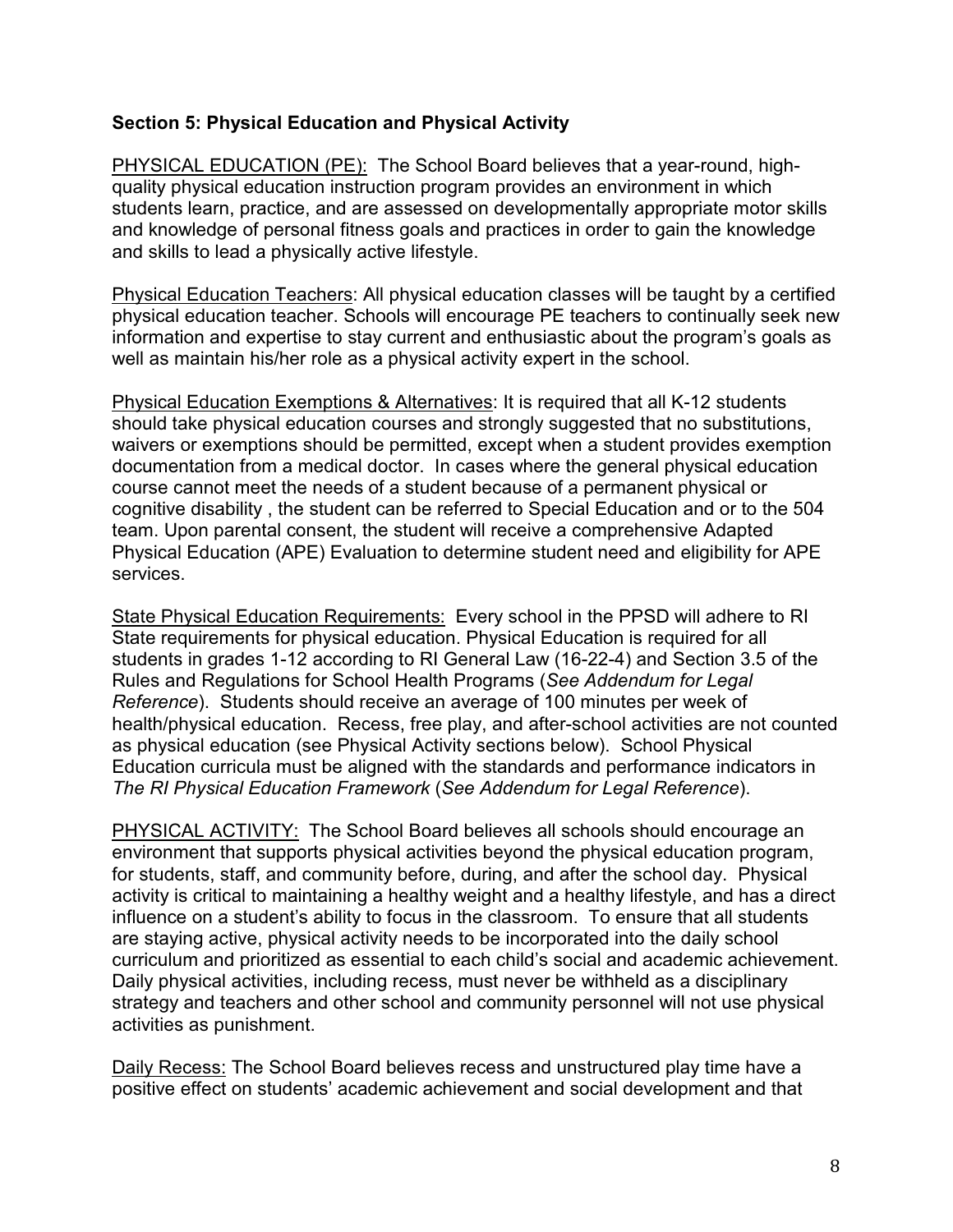recess should complement, not replace, physical education. All elementary students shall be provided with daily recess opportunities, preferably outdoors. All elementary schools shall allot 10-15 minutes each day for recess. Daily recess requirements must occur during the school day, however, schools are encouraged to provide physical activity opportunities before and after the school day.

Building administrators shall have the discretion to exceed the minimum allotted time for recess as they deem appropriate, including, but not limited to awarding additional recess time to reward good behavior and student performance. Building administrators shall have the discretion and authority to withhold recess from students due to inclement weather or other concerns related to student safety during recess. During times of inclement weather, alternative activities will be provided that promote free play and students' social and emotional wellness.

Physical Activity Breaks: Schools are encouraged to provide physical activity opportunities prior to the beginning of the school day as well as during classroom time, not including physical education or lunchtime recess. Opportunities for physical activity may be incorporated into other subject lessons and/or classroom teachers may provide short physical activity breaks between lessons or classes, as appropriate.

After-School Activities: All elementary, middle, and high schools are encouraged to offer after-school activities and extracurricular programs that promote staying physically active and provide opportunities for periods of moderate to vigorous physical activity for all participants. Schools should make an effort to offer a range of physical activities that meet the needs, interests, and abilities of all students, including boys, girls, students with disabilities, and students with special health-care needs, including but not limited to, clubs, classes, intramural, or interscholastic activities.

Community Use of School Facilities: School spaces and facilities should be available to students, staff, and community members outside of the school day and should be available to community agencies and organizations offering physical activity programs with the proper approval of school officials. School policies concerning safety will apply at all times.

Safe Routes to School: PPSD will work with local public works, public safety and/or police departments in making it safer and easier for students to walk or bike to school. The school district will encourage students to use public transportation when appropriate and available for travel to school and will work with the local transit agency to help provide transit passes for students.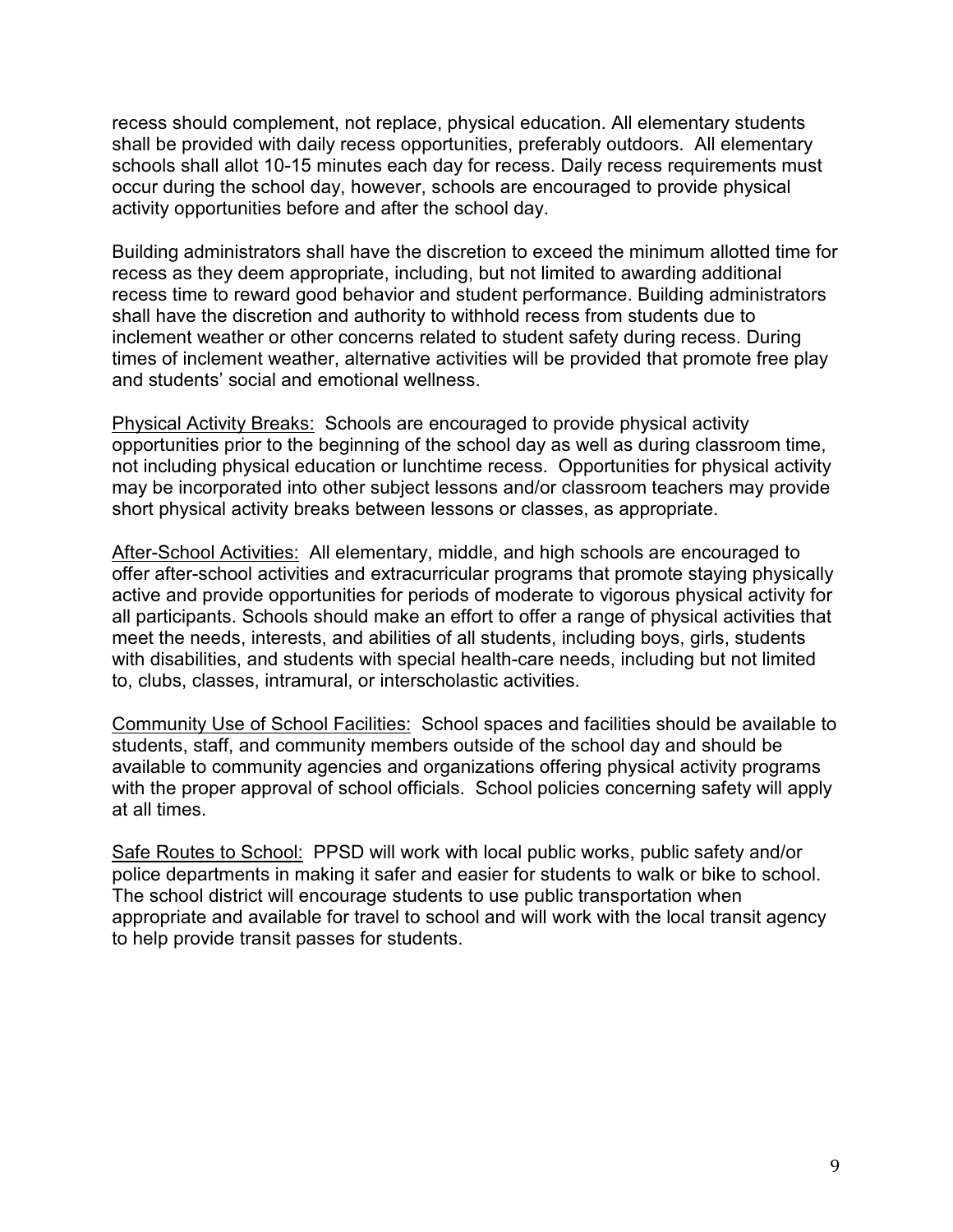## **Section 6: Implementation, Monitoring, Evaluation, and Reporting**

Wellness Policy Communication: This policy, any proposed updates, and progress reports, will be posted and accessible on the school district website to inform and update the public (including parents, students, and others in the community) about the content and implementation of the PPSD Wellness Policy.

Wellness Policy Implementation and Monitoring: The PPSD Wellness Committee will review the policy on a yearly basis and forward any recommended revisions to the School Board. The PPSD Wellness Committee shall meet regularly and the PPSD Wellness Committee Chair will report the Committee's progress and/or recommendations to the School Board and Superintendent. In its annual review, the Wellness Committee will make sure that: PPSD is in compliance with the local wellness policy, that the local education agency's local wellness policy compares to model local school wellness policies, that progress is made in attaining the goals of the local wellness policy, and that this assessment is made available to the public.

Wellness Policy Compliance: The principal of each school shall be responsible for providing the leadership necessary to be in compliance with the Wellness Policy. Review of the Wellness Policy will be included in principal and staff orientations at the beginning of the school year, and the Wellness Committee will support these orientations if requested. The Director of Child Nutrition Services (CNS) shall be responsible for meeting the nutrition regulations set forth in this policy. The Superintendent and the Board of Education are responsible for providing resources necessary for the achievement of the Wellness Policy Goals.

Wellness Policy Reporting: The Wellness Committee, working with the CNS staff and school administration, will report publicly to the Superintendent and the Board of Education on Wellness Policy implementation and evaluation on an annual basis. This report will be based on objective data collection as much as possible (including the submission of any forms or reports required by the Superintendent or designee) and will include detailed assessments of the following elements:

- a. The extent to which schools are in compliance with the Wellness Policy,
- b. Obstacles that schools report in meeting compliance of elements of the wellness policy
- c. How the Wellness Policy and practices compare to other school districts and model policies,
- d. A description of the progress made in attaining the goals of the Wellness Policy, and
- e. A Wellness Policy implementation plan at the district and school level with measurable objectives for attaining each goal of the Wellness Policy.

The Superintendent shall develop regulations and procedures for the implementation of this policy.